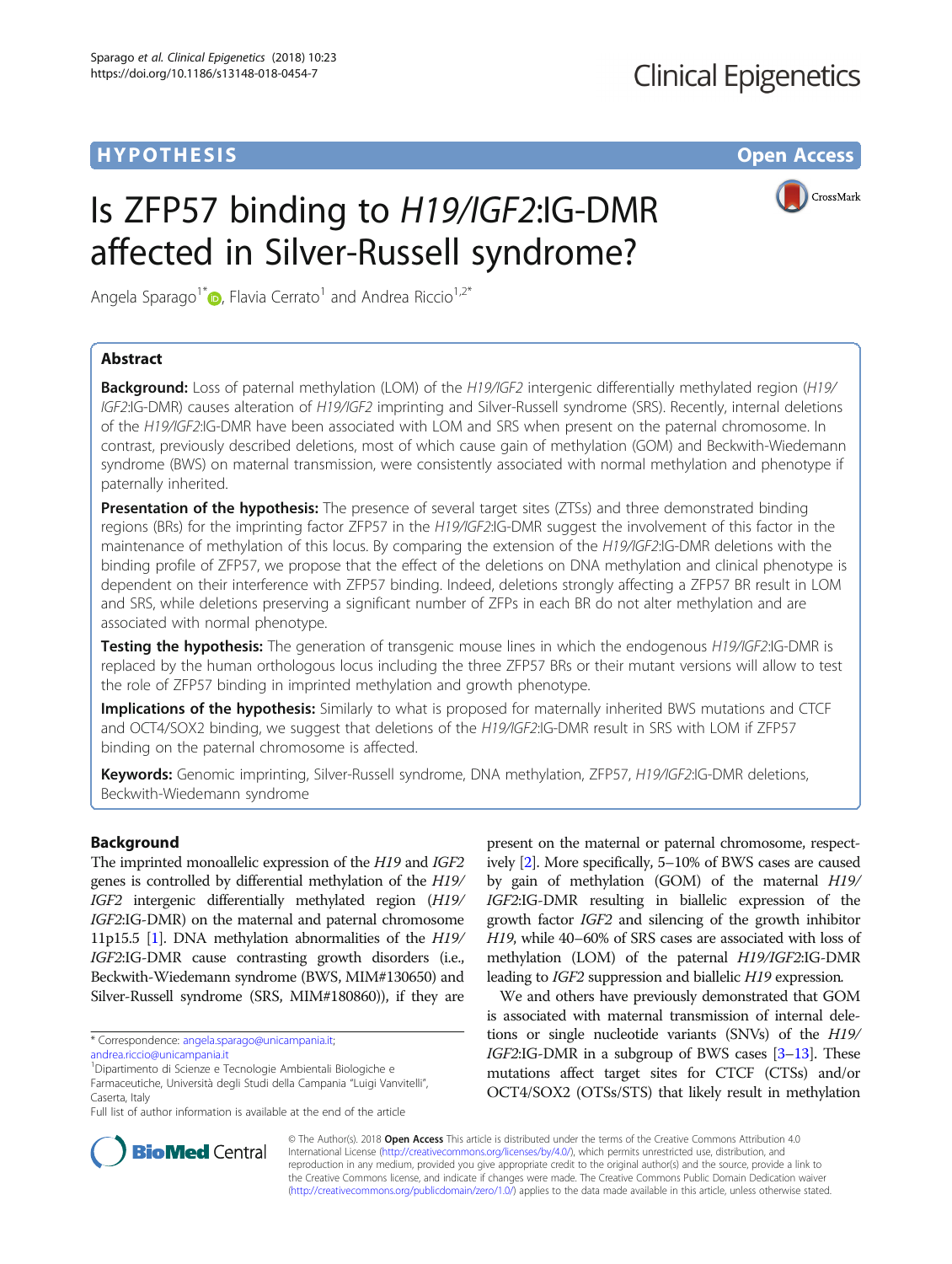<span id="page-1-0"></span>of the remaining H19/IGF2:IG-DMR sequence on the maternal chromosome and imprinting alteration (Table 1 and Additional file [1:](#page-3-0) Table S1). These studies also show that paternal transmission of these mutations is consistently associated with normal methylation and clinical phenotype. In apparent contrast with these observations, Abi Habib and co-workers have recently reported new H19/IGF2:IG-DMR deletions that are associated with LOM and SRS, when paternally inherited [\[14\]](#page-4-0).

## Presentation of the hypothesis

The H19/IGF2:IG-DMR acquires DNA methylation in male germ cells and maintains it on the paternal allele of somatic cells throughout development despite the intense epigenetic reprogramming occurring post-fertilization [[15,](#page-4-0) [16\]](#page-4-0). In mouse embryos and ESCs, maintenance of methylation at the orthologous H19/Igf2:IG-DMR as well as other imprinted DMRs is ensured by binding of the zinc-finger protein ZFP57, which is needed to recruit a number of heterochromatin-associated factors, including the corepressor KAP1, DNA methyltransferases, and histone methyltransferases [\[17](#page-4-0)–[19](#page-4-0)]. Differently from CTCF and OCT4/SOX2 that bind the unmethylated maternal allele, ZFP57 recognizes a methylated TGCCGC motif on the paternal allele, present in multiple copies in the  $H19/Igf2:IG-DMR [20]$  $H19/Igf2:IG-DMR [20]$  $H19/Igf2:IG-DMR [20]$ .

The human H19/IGF2:IG-DMR has a repetitive structure and includes two units of tandem repeats each composed of shorter repetitive modules (Fig. [1a](#page-2-0)). Twelve potential ZFP57 target sites (ZTSs) are present within the DMR, either as single isolated hexameric motifs or as closely spaced doublets of hexamers (Additional file [1](#page-3-0): Table S1). In particular, the telomeric unit includes three singlets and the centromeric unit three doublets. Notably, ZTS doublets appear to be particularly important for ZFP57 binding in the mouse [[20\]](#page-4-0). The genomic profile of ZFP57 binding, which has recently been obtained in a human cell line, is consistent with the location of the ZTSs [\[21\]](#page-4-0). Indeed, three ZFP57 binding regions (ZFP57 BRs) were demonstrated in the H19/IGF2:IG-DMR, with the largest one corresponding to the three ZTS doublets of the centromeric unit (Fig. [1a](#page-2-0)). Based on the comparison of the H19/IGF2:IG-DMR deletions (Fig. [1b](#page-2-0) and Table 1) with the ZFP57 binding profile and target sites, we propose that ZFP57 binding can explain the differential effects of these mutations on paternal transmission and that only the deletions interfering with ZFP57 result in SRS.

The three deletions reported by Abi Habib et al. (S135, S2.6, and S2.2) affect different portions of the DMR (Fig. [1b](#page-2-0)). S135 eliminates the ZFP57 BR-I and all the ZTSs (2–7) of the centromeric unit. S2.6 also affects BR-I with ZTSs 3–7, and in addition, removes two ZTSs (8, 9) from

| Deletion         | Size<br>(kb)   | <b>Breakpoints</b><br>(NCBI37/hg19)   | Deleted target sites |                                |                      | Epimutation      |                  | Associated phenotype          |                  |         |
|------------------|----------------|---------------------------------------|----------------------|--------------------------------|----------------------|------------------|------------------|-------------------------------|------------------|---------|
|                  |                |                                       | <b>CTCF</b>          | OCT4/SOX2                      | ZFP57                | Mat. inheritance | Pat. inheritance | Mat. inheritance              | Pat. inheritance | Ref.    |
| S <sub>135</sub> | $\Delta$ 135   | chr11:2023132-2158149                 | CTSs 1-3             | OTS <sub>0</sub>               | ZTSs 1-7             | nr               | <b>LOM</b>       | nr                            | <b>SRS</b>       | $[14]$  |
| S58.8            | $\Delta$ 58.8  | chr11:1961646-2020450                 | CTS7                 | None                           | <b>ZTSs</b><br>11.12 | nr               | <b>LOM</b>       | nr                            | <b>SRS</b>       | [22]    |
| S2.6             | $\Delta$ 2.6   | chr11:2021577-2024221                 | CTSs 2-5             | OTS <sub>1</sub><br><b>STS</b> | ZTSs 3-9             | nr               | LOM              | nr                            | <b>SRS</b>       | $[14]$  |
| S <sub>2.2</sub> | $\Delta$ 2.2   | chr11:2020760-2023010                 | CTSs 4-6             | OTS <sub>2</sub><br><b>STS</b> | ZTSs 8-10            | nr               | <b>LOM</b>       | nr                            | <b>SRS</b>       | $[14]$  |
| N <sub>0.8</sub> | $\Delta 0.8$   | chr11:2021418-2021460/2022231-2022273 | CTSs 4.5             | <b>STS</b>                     | ZTSs 8.9             | nr               | <b>NM</b>        | nr                            | Normal           | [11]    |
| W <sub>5.3</sub> | $\Delta$ 5.3   | chr11:2020846-2020850/2026145-2026149 | CTSs 1-6             | OTS 0.1<br><b>STS</b>          | ZTSs 1-10            | GOM              | nr               | Non-syndromic<br>Wilms' tumor | nr               | [29]    |
| B2.2 1           | $\Delta$ 2.2   | chr11:2021207-2021217/2023451-2023462 | CTSs 3-5             | OTS <sub>1</sub><br><b>STS</b> | ZTSs69               | GOM              | <b>NM</b>        | <b>BWS</b>                    | Normal           | [4, 11] |
| B2.2 2           | $\Delta$ 2.2   | chr11:2021672-2021717/2023912-2023957 | CTSs 2-4             | OTS <sub>1</sub><br><b>STS</b> | ZTSs48               | GOM              | nr               | <b>BWS</b>                    | nr               | [9]     |
| B1.8 1           | $\Delta$ 1.8   | chr11:2022051-2022063/2023885-2023897 | <b>CTSs 2,3</b>      | OTS <sub>1</sub>               | $ZTSs$ 4-7           | GOM              | <b>NM</b>        | <b>BWS</b>                    | Normal           | $[3]$   |
| B1.8 2           | $\Delta$ 1.8   | chr11:2022024-2022041/2023858-2023875 | <b>CTSs 2.3</b>      | OTS <sub>1</sub>               | ZTSs 4-7             | <b>GOM</b>       | <b>NM</b>        | <b>BWS</b>                    | Normal           | $[3]$   |
| B1.8 3           | $\Delta$ 1.8   | chr11:2022252-2022271/2024086-2024105 | CTSs 2.3             | OTS <sub>1</sub>               | $ZTSs4-7$            | GOM              | <b>NM</b>        | <b>BWS</b>                    | Normal           | [6, 7]  |
| B1.8 4           | $\Lambda$ 1.8  | chr11:2021822-2021868/2023656-2023703 | <b>CTSs 3.4</b>      | OTS <sub>1</sub><br><b>STS</b> | ZTSs68               | GOM              | nr               | <b>BWS</b>                    | nr               | [8]     |
| B1.8 5           | $\Delta$ 1.8   | chr11:2022000-2022029/2023835-2023855 | CTSs 3.4             | OTS <sub>1</sub>               | $ZTSs5-8$            | GOM              | nr               | <b>BWS</b>                    | nr               | [9]     |
| B1.4 1           | $\Delta$ 1.4   | chr11:2021987-2022016/2023420-2023449 | CTS <sub>4</sub>     | OTS <sub>1</sub>               | ZTSs 7.8             | GOM              | nr               | <b>BWS</b>                    | nr               | [5]     |
| B1.4 2           | $\Delta$ 1.4   | chr11:2022019-2022029/2023452-2023462 | CTS <sub>3</sub>     | OTS <sub>1</sub>               | ZTSs 6.7             | GOM              | <b>NM</b>        | <b>BWS</b>                    | Normal           | [6]     |
| B0.212           | $\Delta$ 0.212 | chr11:2023031/2023242                 | None                 | OTS <sub>1</sub>               | None                 | GOM              | nr               | <b>BWS</b>                    | nr               | $[7]$   |
| B0.021           | $\Delta 0.021$ | chr11:2022993/2023013                 | None                 | OTS <sub>1</sub>               | None                 | GOM              | nr               | <b>BWS</b>                    | nr               | $[12]$  |
| B0.008           | $\Delta 0.008$ | chr11:2021888/2021896                 | None                 | <b>STS</b>                     | None                 | GOM              | <b>NM</b>        | <b>BWS</b>                    | Normal           | $[7]$   |

Table 1 List of all H19/IGF2:IG-DMR deletions [[3](#page-3-0)-[9,](#page-3-0) [11,](#page-4-0) [12](#page-4-0), [14](#page-4-0), [22](#page-4-0), [29\]](#page-4-0)

Only deletions involving ZTSs, with reported phenotype on paternal transmission (in gray shades), were considered for this study CTSs CTCF target sites, OTSs OCT4 target sites, STS SOX2 target site, ZTSs ZFP57 target sites, GOM gain of methylation, LOM loss of methylation, NM normal methylation, nr not reported, BWS Beckwith-Wiedemann syndrome, SRS Silver-Russell syndrome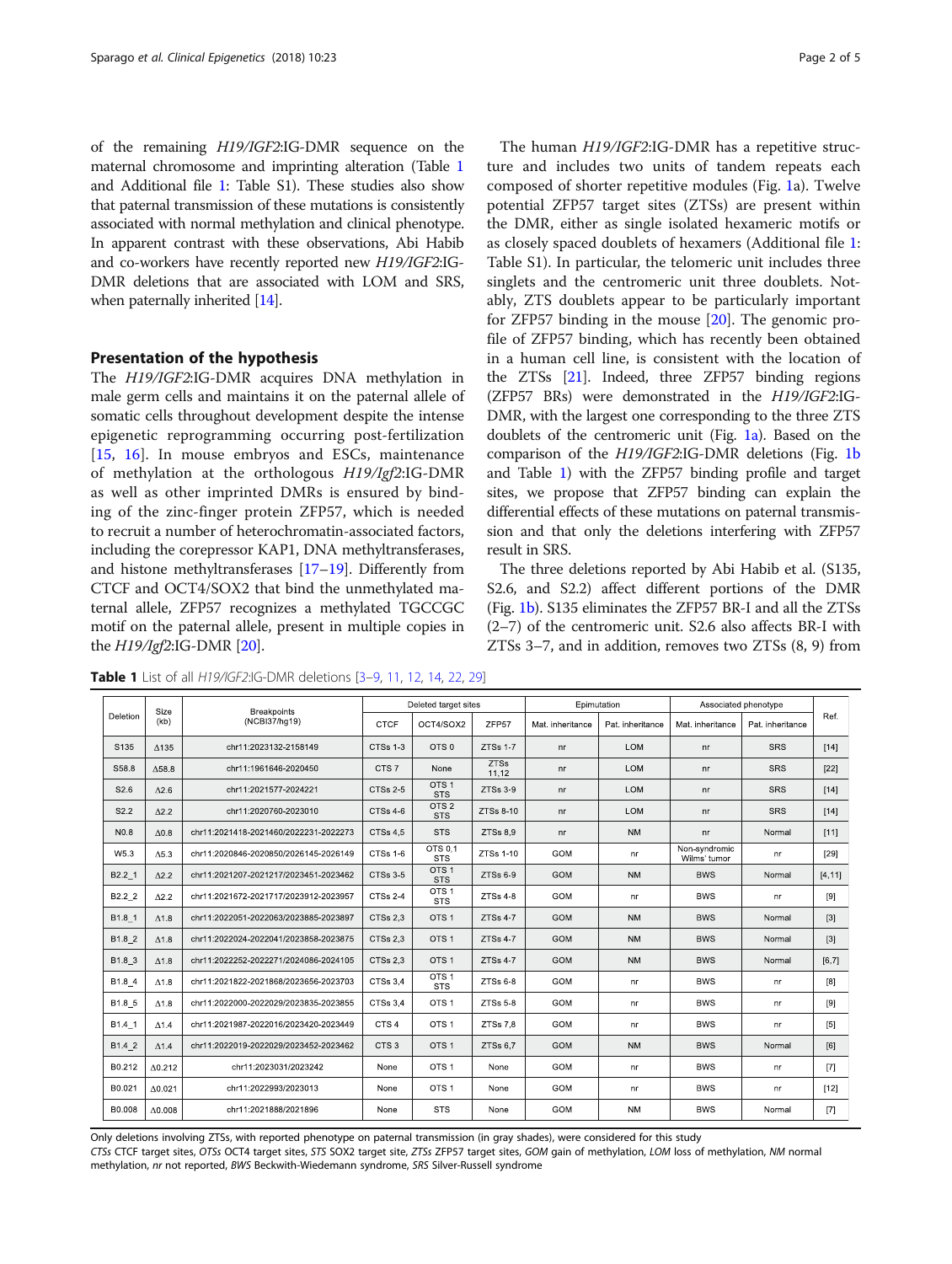<span id="page-2-0"></span>

the telomeric unit. S2.2 abolishes BR-II with all the ZTSs (8–10) of the telomeric unit. All three deletions are associated with LOM, but a more severe hypomethylation was reported for S135 and S2.6, suggesting that the centromeric unit plays a major role in methylation maintenance [[14](#page-4-0)]. The presence of a large ZFP57 binding region (BR-I) and a higher number of ZTSs within this region (Fig. 1a) is consistent with this observation.

In 2011, Grønskov and co-workers [\[22\]](#page-4-0) described another SRS case with a paternal deletion (S58.8) associated with LOM of the H19/IGF2:IG-DMR (Fig. 1b). In addition to the H19 promoter, gene, and telomeric enhancers, this mutation removed the ZFP57 BR-III with ZTSs 11 and 12, indicating that also this region is involved in methylation maintenance (Fig. 1a, b).

How to explain the normal phenotype associated with the other deletions? Why they do not cause LOM on paternal transmission? N0.8 does not affect any ZFP57 BR (Fig. 1b). B2.2<sub>1</sub>, B1.8<sub>1</sub>-3, and B1.4<sub>2</sub> only partially affect either BR-I or BR-II. In particular, differently from the SRS-associated deletions, they never include the ZTS doublet 2–3 of BR-I and ZTS 10 of BR-II, which may be sufficient for ZFP57 binding.

There is a possible limitation in our hypothesis. ZFP57 BRs were demonstrated in a transformed cell system (HEK293T cells) overexpressing the human protein, and they might not faithfully represent all the BRs of the endogenous ZFP57 in its biological relevant tissues/developmental time points. However, if we take into consideration the ZTSs not included in BRs, an important role of ZTSs 8 and 9 is excluded by normal methylation of the N0.8 deletion, while a possible contribution of ZTS 1 and ZTS 11 to ZFP57 binding would not affect our hypothesis (Fig. 1a, b). A further possible criticism in our hypothesis concerns the normal methylation of the H19/IGF2:IG-DMR in transient neonatal diabetes mellitus 1 (TNDM1, OMIM 601410) patients with loss of function mutations of ZFP57 and multi-locus imprinting disturbances (MLID) [[23,](#page-4-0) [24\]](#page-4-0). However, it is possible that this methylation pattern results from phenotypic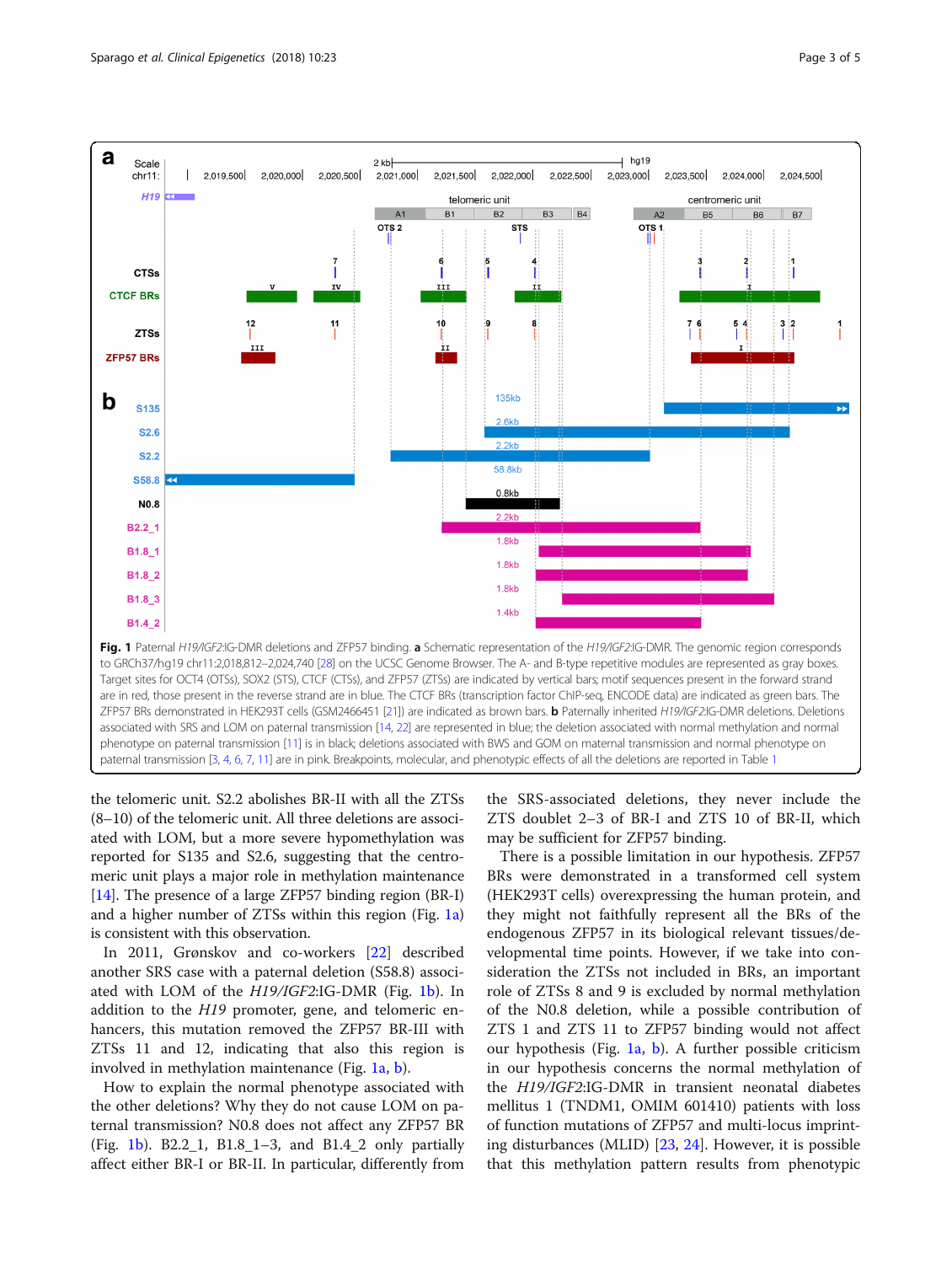<span id="page-3-0"></span>selection of affected loci and that this might not necessary represent all the loci regulated by ZFP57 in humans. Moreover, although no ZFP57 mutation has been demonstrated, a defect of this gene in SRS cannot be excluded because only a few cases with MLID have been screened, so far [\[25](#page-4-0), [26](#page-4-0)].

### Testing the hypothesis

We recently described a transgenic mouse line in which the endogenous mouse H19/Igf2 IG-DMR was replaced by the orthologous human sequence (chr11:2,019,934– 2,024,611) including ZTSs 2–11 [\[27](#page-4-0)]. While its function was conserved upon maternal transmission, the humanized locus was not properly methylated in sperms and methylation not maintained in somatic cells on paternal transmission. We now observe that this transgene was lacking BR-III that could be necessary for methylation maintenance. To test this hypothesis, we propose to generate a new knock-in mouse carrying the complete human H19/IGF2:IG-DMR sequence with all its ZFP57 BRs, which we expect to establish and maintain the imprinted methylation correctly. Similarly, mutants of the most relevant ZFP57 target sites (ZTSs 2–3, ZTS 10, and ZTS 12) can be generated to test their specific role in SRS etiology.

## Implications of the hypothesis

Our hypothesis implies that the effect of H19/IGF2:IG-DMR deletions depends on two factors: the parental origin of the mutation and the transcription factors whose binding is affected. So far, maternal deletions, which are all associated with BWS, have been proposed to alter the binding of CTCF and/or OCT4/SOX2 resulting in DMR hypermethylation. Conversely, we propose that paternal deletions are associated with SRS when ZFP57 binding is affected and this happens when one of the three ZFP57 BRs is lost. Since the role of some ZTSs appears critical for methylation maintenance, SNVs affecting these binding sites may be present in deletion-negative SRS cases with H19/IGF2:IG-DMR LOM.

# Additional file

[Additional file 1:](https://doi.org/10.1186/s13148-018-0454-7) Table S1. List of CTCF, OCT4/SOX2 and ZFP57 binding regions and potential target sites in the H19/IGF2:IG-DMR. Genomic positions of the binding regions (if demonstrated) and potential target sites and motifs of all these factors have been listed. (PDF 86 kb)

#### Abbreviations

BR: Binding region; BWS: Beckwith-Wiedemann syndrome; CTS: CTCF target site; ESC: Embryonic stem cell; GOM: Gain of methylation; H19/IGF2:IG-DMR H19/IGF2: Intergenic differentially methylated region; LOM: Loss of methylation; MLID: Multi-locus imprinting disturbances; NM: Normal methylation; nr: Not reported; OTS: OCT4 target site; SNV: Single nucleotide variation; SRS: Silver-Russell syndrome; STS: SOX2 target site; TNDM1: Transient neonatal diabetes mellitus 1; ZTS: ZFP57 target site

#### Acknowledgements

The authors thank Andrea Freschi and all the other members of Andrea Riccio's lab for the useful discussion on the hypothesis.

#### Funding

This study was funded by the Telethon-Italia grant no. GGP15131 (AR).

# Availability of data and materials

Not applicable.

#### Authors' contributions

AS and FC carried out the study. AS and AR contributed to the interpretation of data, hypothesis formulation, manuscript writing, and revision. All authors read and approved the final manuscript.

#### Ethics approval and consent to participate

Consent for publication

Not applicable.

Not applicable.

#### Competing interests

The authors declare that they have no competing interests.

## Publisher's Note

Springer Nature remains neutral with regard to jurisdictional claims in published maps and institutional affiliations.

#### Author details

<sup>1</sup>Dipartimento di Scienze e Tecnologie Ambientali Biologiche e Farmaceutiche, Università degli Studi della Campania "Luigi Vanvitelli", Caserta, Italy. <sup>2</sup>Istituto di Genetica e Biofisica "Adriano Buzzati-Traverso" Consiglio Nazionale delle Ricerche CNR, Naples, Italy.

## Received: 13 December 2017 Accepted: 2 February 2018 Published online: 21 February 2018

#### References

- 1. Kalish JM, Jiang C, Bartolomei MS. Epigenetics and imprinting in human disease. Int J Dev Biol. 2014;58(2–4):291–8.
- 2. Soellner L, Begemann M, Mackay DJ, Grønskov K, Tümer Z, Maher ER, et al. Recent advances in imprinting disorders. Clin Genet. 2017;91(1):3–13.
- 3. Sparago A, Cerrato F, Vernucci M, Ferrero GB, Silengo MC, Riccio A. Microdeletions in the human H19 DMR result in loss of IGF2 imprinting and Beckwith-Wiedemann syndrome. Nat Genet. 2004;36(9):958–60.
- 4. Prawitt D, Enklaar T, Gärtner-Rupprecht B, Spangenberg C, Oswald M, Lausch E, et al. Microdeletion of target sites for insulator protein CTCF in a chromosome 11p15 imprinting center in Beckwith-Wiedemann syndrome and Wilms' tumor. Proc Natl Acad Sci U S A. 2005;102(11):4085–90.
- 5. Cerrato F, Sparago A, Farina L, Ferrero GB, Cirillo-Silengo M, Riccio A. Reply to "Microdeletion and IGF2 loss of imprinting in a cascade causing Beckwith-Wiedemann syndrome with Wilms' tumor". Nat Genet. 2005;37(8):786–7.
- 6. Sparago A, Russo S, Cerrato F, Ferraiuolo S, Castorina P, Selicorni A, et al. Mechanisms causing imprinting defects in familial Beckwith-Wiedemann syndrome with Wilms' tumour. Hum Mol Genet. 2007;16(3):254–64.
- 7. Demars J, Shmela ME, Rossignol S, Okabe J, Netchine I, Azzi S, et al. Analysis of the IGF2/H19 imprinting control region uncovers new genetic defects, including mutations of OCT-binding sequences, in patients with 11p15 fetal growth disorders. Hum Mol Genet. 2010;19(5):803–14.
- 8. De Crescenzo A, Coppola F, Falco P, Bernardo I, Ausanio G, Cerrato F, et al. A novel microdeletion in the IGF2/H19 imprinting centre region defines a recurrent mutation mechanism in familial Beckwith-Wiedemann syndrome. Eur J Med Genet. 2011;54(4):e451–4.
- 9. Demars J, Rossignol S, Netchine I, Lee KS, Shmela M, Faivre L, et al. New insights into the pathogenesis of Beckwith-Wiedemann and Silver-Russell syndromes: contribution of small copy number variations to 11p15 imprinting defects. Hum Mutat. 2011;32(10):1171–82.
- 10. Poole RL, Leith DJ, Docherty LE, Shmela ME, Gicquel C, Splitt M, et al. Beckwith-Wiedemann syndrome caused by maternally inherited mutation